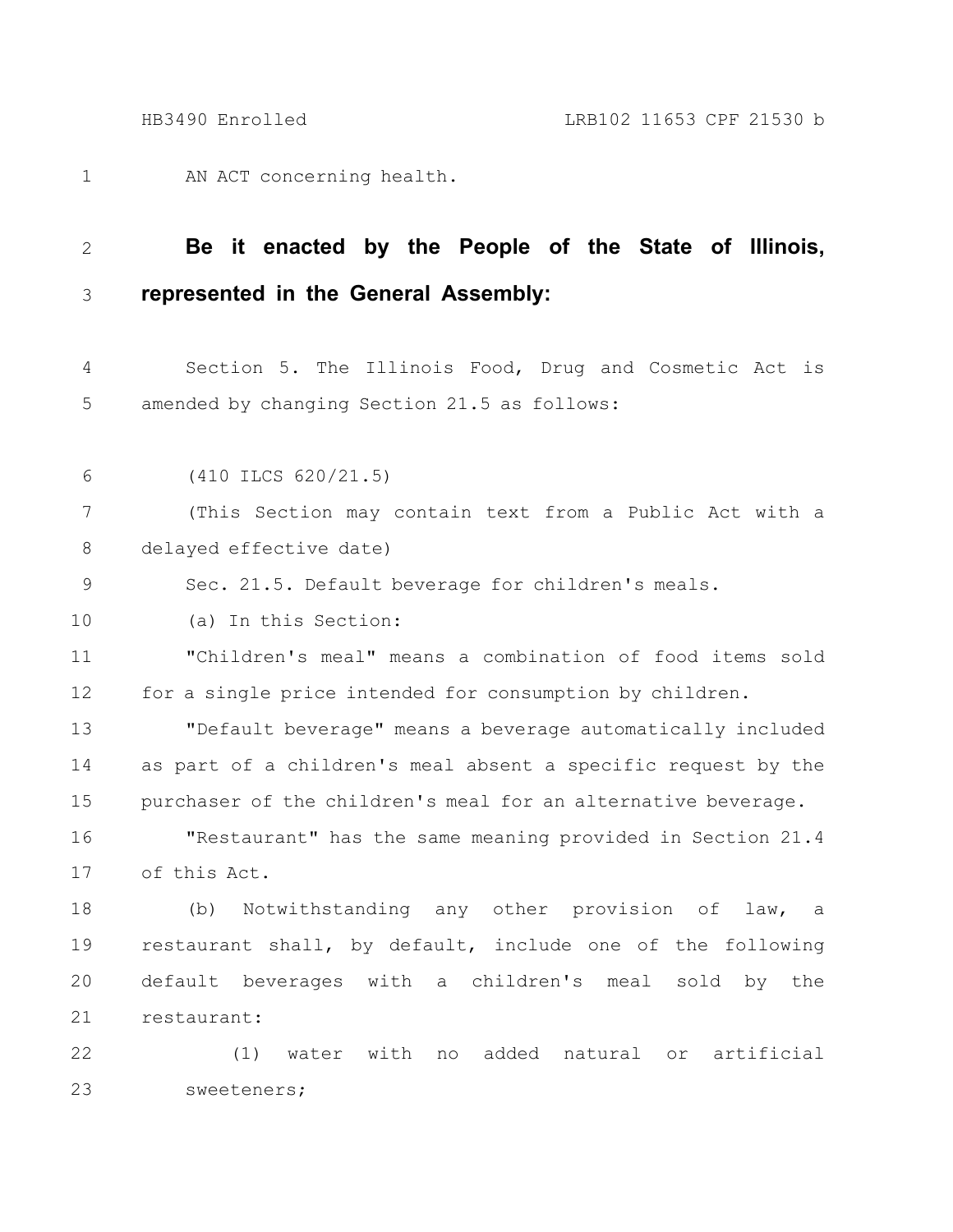26

## HB3490 Enrolled - 2 - LRB102 11653 CPF 21530 b

(2) sparkling water with no added natural or artificial sweeteners; (3) flavored water with no added natural or artificial sweeteners; (4) nonfat or 1% dairy milk containing no more than 130 calories per container or serving as offered for sale with no added natural or artificial sweeteners; (5) nondairy milk alternatives: (A) with no added natural or artificial sweeteners; (B) containing no more than 130 calories per container or serving as offered for sale; and (C) meeting the standards for the National School Lunch Program as set forth in 7 CFR 210.10; or (6) 100% fruit or vegetable juice or juice combined with water or carbonated water, with no added sweeteners, in a serving size of no more than 8 ounces. (c) A restaurant may include a beverage with a children's meal that is not listed under subsection (b) upon request. (d) A beverage listed or displayed on a restaurant menu or in-store advertisement for a children's meal shall be one of the default beverages listed in subsection (b). (e) During any inspection of a restaurant by a health officer or health inspector of a local health department, the health officer or health inspector shall inspect the 1 2 3 4 5 6 7 8 9 10 11 12 13 14 15 16 17 18 19 20 21 22 23 24 25

restaurant to determine whether it complies with this Section.